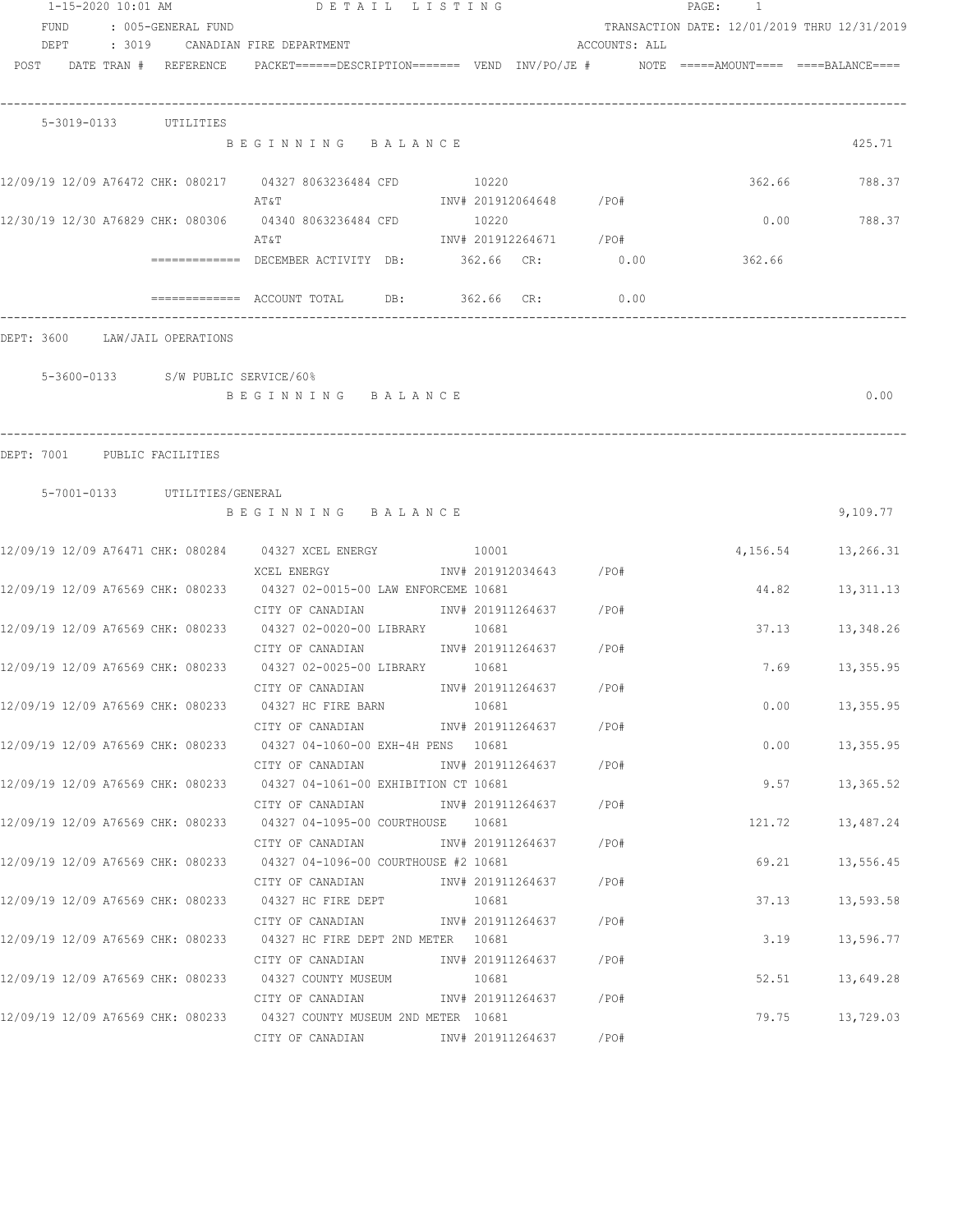| 1-15-2020 10:01 AM                |                            |                       |  | DETAIL LISTING                                                                           |  |              |                   | 2<br>$\mathtt{PAGE}$ :  |                                              |          |                   |
|-----------------------------------|----------------------------|-----------------------|--|------------------------------------------------------------------------------------------|--|--------------|-------------------|-------------------------|----------------------------------------------|----------|-------------------|
|                                   | : 005-GENERAL FUND<br>FUND |                       |  |                                                                                          |  |              |                   |                         | TRANSACTION DATE: 12/01/2019 THRU 12/31/2019 |          |                   |
| DEPT                              |                            | : 7001                |  | PUBLIC FACILITIES                                                                        |  |              |                   | ACCOUNTS: ALL           |                                              |          |                   |
| POST                              |                            | DATE TRAN # REFERENCE |  | PACKET======DESCRIPTION======= VEND INV/PO/JE #     NOTE =====AMOUNT==== ====BALANCE==== |  |              |                   |                         |                                              |          |                   |
|                                   |                            |                       |  | 12/09/19 12/09 A76569 CHK: 080233 04327 BALLPARK                                         |  | 10681        |                   |                         |                                              | 0.00     | 13,729.03         |
|                                   |                            |                       |  | CITY OF CANADIAN                                                                         |  |              |                   | INV# 201911264637 / PO# |                                              |          |                   |
|                                   |                            |                       |  | 12/09/19 12/09 A76632 CHK: 080279 04327 WEST TEXAS GAS, INC 13824                        |  |              |                   |                         |                                              | 2,038.73 | 15,767.76         |
|                                   |                            |                       |  | WEST TEXAS GAS, INC        INV# 201912054646     /PO#                                    |  |              |                   |                         |                                              |          |                   |
|                                   |                            |                       |  | 12/09/19 12/09 A76773 CHK: 080289 04329 OTHER METERS                                     |  | 12592        |                   |                         |                                              | 1,700.66 | 17,468.42         |
|                                   |                            |                       |  | NORTH PLAINS ELECTRIC CO- INV# 201912094655                                              |  |              |                   | /PO#                    |                                              |          |                   |
|                                   |                            |                       |  | 12/09/19 12/09 A76773 CHK: 080289 04329 GEM VOTING BOOTH                                 |  | 12592        |                   |                         |                                              | 207.77   | 17,676.19         |
|                                   |                            |                       |  | NORTH PLAINS ELECTRIC CO- INV# 201912094655                                              |  |              |                   | $/$ PO#                 |                                              |          |                   |
|                                   |                            |                       |  | 12/30/19 12/30 A76838 CHK: 080313 04340 02-0015-00 LAW ENFORCEME 10681                   |  |              |                   |                         |                                              | 37.13    | 17,713.32         |
|                                   |                            |                       |  | CITY OF CANADIAN                                                                         |  |              | INV# 201912184666 | /PO#                    |                                              |          |                   |
|                                   |                            |                       |  | 12/30/19 12/30 A76838 CHK: 080313 04340 02-0020-00 LIBRARY                               |  | 10681        |                   |                         |                                              | 37.13    | 17,750.45         |
|                                   |                            |                       |  | CITY OF CANADIAN                                                                         |  |              |                   | INV# 201912184666 /PO#  |                                              |          |                   |
|                                   |                            |                       |  | 12/30/19 12/30 A76838 CHK: 080313 04340 02-0025-00 LIBRARY 10681                         |  |              |                   |                         |                                              | 15.38    | 17,765.83         |
|                                   |                            |                       |  | CITY OF CANADIAN                                                                         |  |              | INV# 201912184666 | /PO#                    |                                              |          |                   |
|                                   |                            |                       |  | 12/30/19 12/30 A76838 CHK: 080313 04340 HC FIRE BARN                                     |  | 10681        |                   |                         |                                              | 0.00     | 17,765.83         |
|                                   |                            |                       |  | CITY OF CANADIAN                                                                         |  |              | INV# 201912184666 | /PO#                    |                                              |          |                   |
|                                   |                            |                       |  | 12/30/19 12/30 A76838 CHK: 080313 04340 04-1060-00 EXH-4H PENS 10681                     |  |              |                   |                         |                                              | 3.19     | 17,769.02         |
|                                   |                            |                       |  | CITY OF CANADIAN                                                                         |  |              | INV# 201912184666 | /PO#                    |                                              |          |                   |
|                                   |                            |                       |  | 12/30/19 12/30 A76838 CHK: 080313 04340 04-1061-00 EXHIBITION CT 10681                   |  |              |                   |                         |                                              | 3.19     | 17,772.21         |
|                                   |                            |                       |  | CITY OF CANADIAN                                                                         |  |              | INV# 201912184666 | /PO#                    |                                              |          |                   |
|                                   |                            |                       |  | 12/30/19 12/30 A76838 CHK: 080313 04340 04-1095-00 COURTHOUSE                            |  | 10681        |                   |                         |                                              | 75.58    | 17,847.79         |
|                                   |                            |                       |  | CITY OF CANADIAN                                                                         |  |              | INV# 201912184666 | /PO#                    |                                              |          |                   |
|                                   |                            |                       |  | 12/30/19 12/30 A76838 CHK: 080313 04340 04-1096-00 COURTHOUSE #2 10681                   |  |              |                   |                         |                                              | 23.07    | 17,870.86         |
|                                   |                            |                       |  | CITY OF CANADIAN                                                                         |  |              | INV# 201912184666 | /PO#                    |                                              |          |                   |
|                                   |                            |                       |  | 12/30/19 12/30 A76838 CHK: 080313 04340 HC FIRE DEPT                                     |  | 10681        |                   |                         |                                              | 106.34   | 17,977.20         |
|                                   |                            |                       |  | CITY OF CANADIAN                                                                         |  |              | INV# 201912184666 | /PO#                    |                                              |          |                   |
|                                   |                            |                       |  | 12/30/19 12/30 A76838 CHK: 080313 04340 HC FIRE DEPT 2ND METER 10681                     |  |              |                   |                         |                                              | 3.19     | 17,980.39         |
|                                   |                            |                       |  | CITY OF CANADIAN                                                                         |  |              | INV# 201912184666 | /PO#                    |                                              |          |                   |
|                                   |                            |                       |  | 12/30/19 12/30 A76838 CHK: 080313 04340 COUNTY MUSEUM                                    |  | 10681        |                   |                         |                                              | 44.82    | 18,025.21         |
|                                   |                            |                       |  | CITY OF CANADIAN                                                                         |  |              | INV# 201912184666 | $/$ PO#                 |                                              |          |                   |
| 12/30/19 12/30 A76838 CHK: 080313 |                            |                       |  | 04340 COUNTY MUSEUM 2ND METER 10681                                                      |  |              |                   |                         |                                              | 0.00     | 18,025.21         |
|                                   |                            |                       |  | CITY OF CANADIAN                                                                         |  |              | INV# 201912184666 | /PO#                    |                                              |          |                   |
| 12/30/19 12/30 A76838 CHK: 080313 |                            |                       |  | 04340 BALLPARK                                                                           |  | 10681        |                   |                         |                                              |          | 0.00<br>18,025.21 |
|                                   |                            |                       |  | CITY OF CANADIAN                                                                         |  |              |                   | INV# 201912184666 /PO#  |                                              |          |                   |
|                                   |                            |                       |  | ============= DECEMBER ACTIVITY DB:                                                      |  | 8,915.44 CR: |                   |                         | 0.00                                         | 8,915.44 |                   |
|                                   |                            |                       |  | =============    ACCOUNT  TOTAL<br>DB:                                                   |  | 8,915.44 CR: |                   |                         | 0.00                                         |          |                   |

## DEPT: 7016 CEMETERY

5-7016-0133 UTILITIES

B E G I N N I N G B A L A N C E 0.00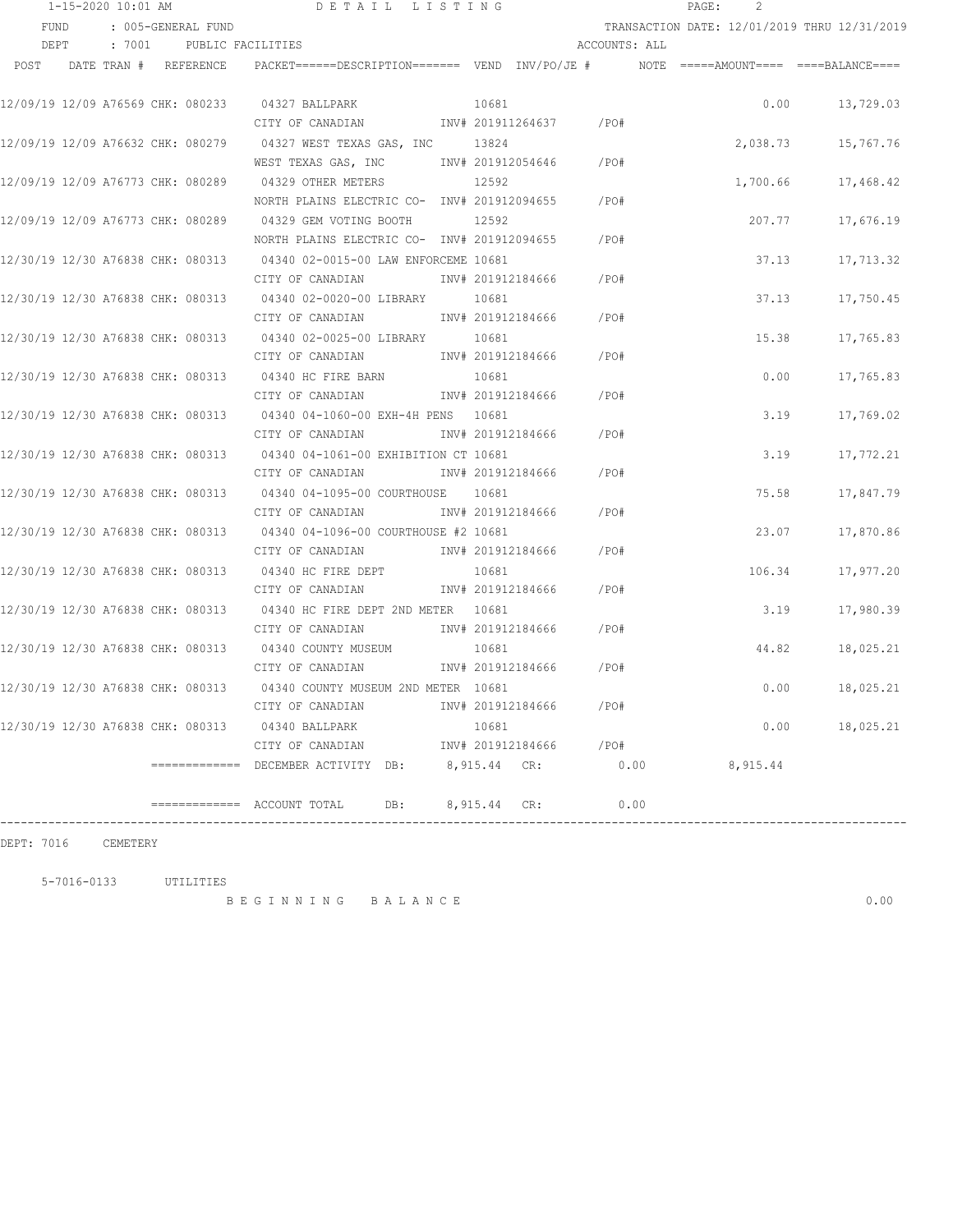| 1-15-2020 10:01 AM                             |                    | DETAIL LISTING                                                                                                 |                        |                                              | PAGE:<br>3 |                 |
|------------------------------------------------|--------------------|----------------------------------------------------------------------------------------------------------------|------------------------|----------------------------------------------|------------|-----------------|
| FUND                                           | : 005-GENERAL FUND |                                                                                                                |                        | TRANSACTION DATE: 12/01/2019 THRU 12/31/2019 |            |                 |
| DEPT                                           | : 7016 CEMETERY    |                                                                                                                |                        | ACCOUNTS: ALL                                |            |                 |
|                                                |                    | POST DATE TRAN # REFERENCE PACKET======DESCRIPTION======= VEND INV/PO/JE # NOTE =====AMOUNT==== ===BALANCE==== |                        |                                              |            |                 |
|                                                |                    | 000 ERRORS IN THIS REPORT! *-*-*-*-*-*-*-*-*-*-*-*-*-*-                                                        |                        |                                              |            |                 |
|                                                |                    | ** REPORT TOTALS ** --- DEBITS --- -- CREDITS ---                                                              |                        |                                              |            |                 |
|                                                |                    | BEGINNING BALANCES:                                                                                            | 9,535.48               | 0.00                                         |            |                 |
|                                                |                    | REPORTED ACTIVITY:                                                                                             | 9,278.10               | 0.00                                         |            |                 |
|                                                |                    | ENDING BALANCES:                                                                                               | 18,813.58              | 0.00                                         |            |                 |
|                                                |                    | TOTAL FUND ENDING BALANCE: 18,813.58                                                                           |                        |                                              |            |                 |
| FUND: 010-AIRPORT                              |                    |                                                                                                                |                        |                                              |            |                 |
| DEPT: 7010 AIRPORT                             |                    |                                                                                                                |                        |                                              |            |                 |
| 5-7010-0133 UTILITIES                          |                    |                                                                                                                |                        |                                              |            |                 |
|                                                |                    | BEGINNING BALANCE                                                                                              |                        |                                              |            | 1,249.63        |
|                                                |                    | 12/09/19 12/09 A76465 CHK: 001613 04323 04-1056-00 AIRPORT APT 10681                                           |                        |                                              |            | $9.57$ 1,259.20 |
|                                                |                    | CITY OF CANADIAN                 INV# 201911264639         /PO#                                                |                        |                                              |            |                 |
|                                                |                    | 12/09/19 12/09 A76465 CHK: 001613 04323 04-1058-00 PILOTS LOUNGE 10681                                         |                        |                                              | 0.00       | 1,259.20        |
|                                                |                    | CITY OF CANADIAN                         INV# 201911264639           /PO#                                      |                        |                                              |            |                 |
|                                                |                    | 12/09/19 12/09 A76774 CHK: 001616 04329 NORTH PLAINS ELECTRIC CO 12592                                         |                        |                                              | 592.29     | 1,851.49        |
|                                                |                    | NORTH PLAINS ELECTRIC CO- INV# 201912094656                                                                    |                        | /PO#                                         |            |                 |
|                                                |                    | 12/30/19 12/30 A76828 CHK: 001620 04341 AIRPORT INTERNET 14900                                                 |                        |                                              |            | 55.23 1,906.72  |
|                                                |                    | PTCI                                                                                                           | INV# 201912274678 /PO# |                                              |            |                 |
|                                                |                    | ============= DECEMBER ACTIVITY DB: 657.09 CR:                                                                 |                        | 0.00                                         | 657.09     |                 |
|                                                |                    | ============ ACCOUNT TOTAL DB: 657.09 CR:                                                                      |                        | 0.00                                         |            |                 |
|                                                |                    | 000 ERRORS IN THIS REPORT! *-*-*-*-*-*-*-*-*-*-*-*-*-*-                                                        |                        |                                              |            |                 |
|                                                |                    | ** REPORT TOTALS ** --- DEBITS --- -- -- CREDITS ---                                                           |                        |                                              |            |                 |
|                                                |                    | BEGINNING BALANCES:                                                                                            | 1,249.63               | 0.00                                         |            |                 |
|                                                |                    | REPORTED ACTIVITY:                                                                                             | 657.09                 | 0.00                                         |            |                 |
|                                                |                    | ENDING BALANCES:                                                                                               | 1,906.72               | 0.00                                         |            |                 |
|                                                |                    | TOTAL FUND ENDING BALANCE:                                                                                     | 1,906.72               |                                              |            |                 |
| FUND: 011-ROAD & BRIDGE PCT 1                  |                    |                                                                                                                |                        |                                              |            |                 |
| DEPT: 4011 ROAD & BRIDGE 1                     |                    |                                                                                                                |                        |                                              |            |                 |
| 5-4011-0133 UTILITIES/PCT 1                    |                    | BEGINNING BALANCE                                                                                              |                        |                                              |            | 244.22          |
|                                                |                    |                                                                                                                |                        |                                              |            |                 |
|                                                |                    | 12/02/19 12/02 A76449 CHK: 080209 04326 PCT 1 INTERNET 14790                                                   |                        |                                              | 77.07      | 321.29          |
|                                                |                    | AT&T INTERNET                                                                                                  | INV# 201912024640 /PO# |                                              |            |                 |
| 12/09/19 12/09 A76773 CHK: 080289 04329 PCT 1  |                    |                                                                                                                | 12592                  |                                              | 162.14     | 483.43          |
|                                                |                    | NORTH PLAINS ELECTRIC CO- INV# 201912094655                                                                    |                        | $/$ PO#                                      |            |                 |
| 12/30/19 12/30 A76880 CHK: 080329 04340 PCT 1, |                    |                                                                                                                | 14900                  |                                              | 55.23      | 538.66          |
|                                                |                    | PTCI                                                                                                           | INV# 201912274677 /PO# |                                              |            |                 |
|                                                |                    | $\texttt{-----} \texttt{-----}$ DECEMBER ACTIVITY DB: 294.44 CR:                                               |                        | 0.00                                         | 294.44     |                 |
|                                                |                    | =============    ACCOUNT  TOTAL<br>DB:                                                                         | 294.44 CR:             | 0.00                                         |            |                 |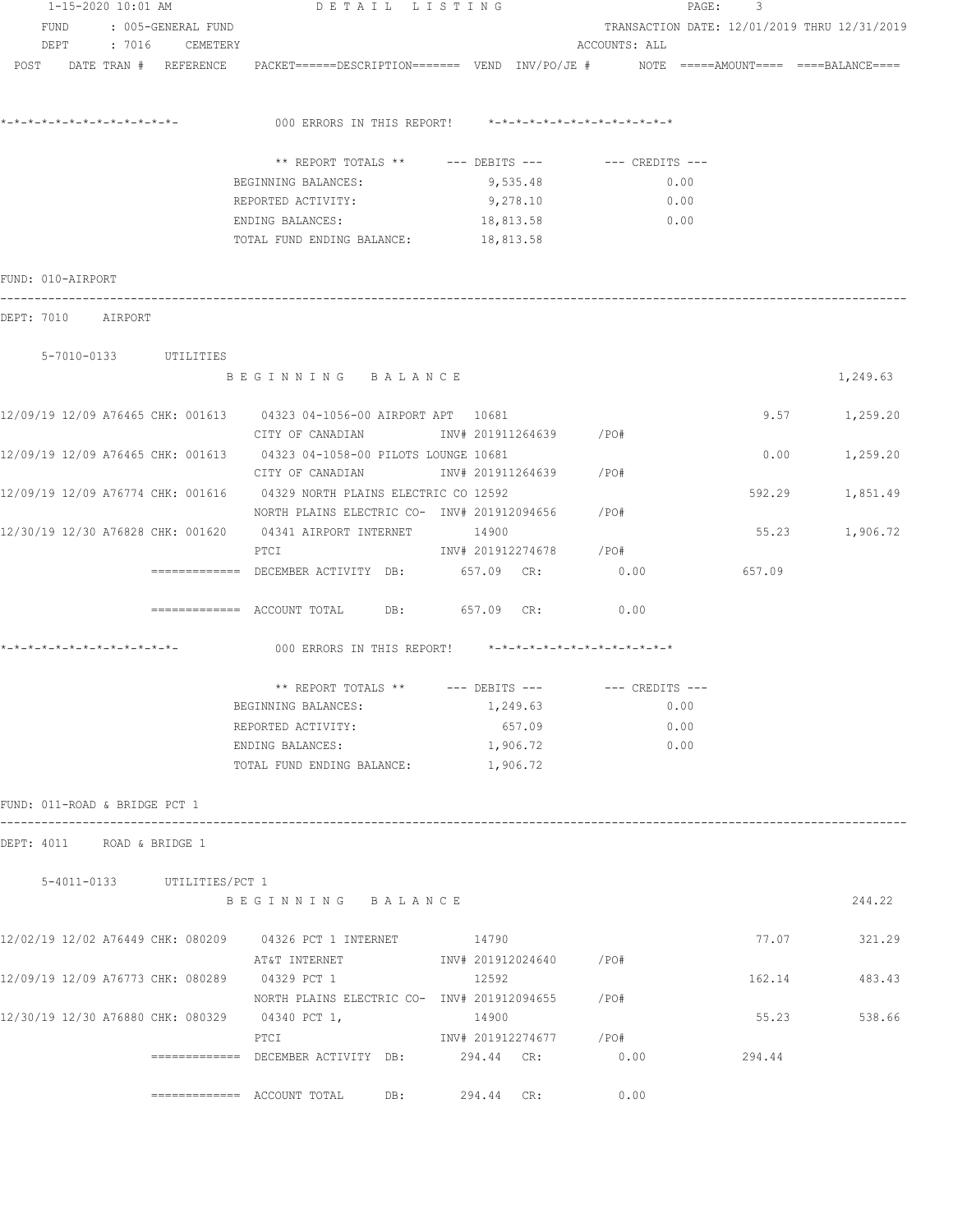| 1-15-2020 10:01 AM            |                             | DETAIL LISTING                                                                                                  |            |               | PAGE: 4                                      |               |
|-------------------------------|-----------------------------|-----------------------------------------------------------------------------------------------------------------|------------|---------------|----------------------------------------------|---------------|
| FUND                          | : 011-ROAD & BRIDGE PCT 1   |                                                                                                                 |            |               | TRANSACTION DATE: 12/01/2019 THRU 12/31/2019 |               |
|                               | DEPT : 4011 ROAD & BRIDGE 1 |                                                                                                                 |            | ACCOUNTS: ALL |                                              |               |
|                               |                             | POST DATE TRAN # REFERENCE PACKET======DESCRIPTION======= VEND INV/PO/JE # NOTE =====AMOUNT==== ====BALANCE==== |            |               |                                              |               |
|                               |                             |                                                                                                                 |            |               |                                              |               |
|                               |                             | 000 ERRORS IN THIS REPORT! *-*-*-*-*-*-*-*-*-*-*-*-*-*-                                                         |            |               |                                              |               |
|                               |                             | ** REPORT TOTALS ** --- DEBITS --- -- CREDITS ---                                                               |            |               |                                              |               |
|                               |                             | BEGINNING BALANCES:                                                                                             | 244.22     | 0.00          |                                              |               |
|                               |                             | REPORTED ACTIVITY:                                                                                              | 294.44     | 0.00          |                                              |               |
|                               |                             | ENDING BALANCES:                                                                                                | 538.66     | 0.00          |                                              |               |
|                               |                             | TOTAL FUND ENDING BALANCE: 538.66                                                                               |            |               |                                              |               |
| FUND: 012-ROAD & BRIDGE PCT 2 |                             |                                                                                                                 |            |               |                                              |               |
| DEPT: 4012 ROAD & BRIDGE 2    |                             |                                                                                                                 |            |               |                                              |               |
| 5-4012-0133 UTILITIES/PCT 2   |                             |                                                                                                                 |            |               |                                              |               |
|                               |                             | BEGINNING BALANCE                                                                                               |            |               |                                              | 129.48        |
|                               |                             | 12/09/19 12/09 A76552 CHK: 080226 04327 PCT 2 UTILITIES 10527                                                   |            |               | 440.00                                       | 569.48        |
|                               |                             | CANADIAN OIL & GAS CO., L INV# 33981                                                                            |            | $/$ PO#       |                                              |               |
|                               |                             | 12/09/19 12/09 A76773 CHK: 080289 04329 PCT 2                                                                   | 12592      |               |                                              | 159.31 728.79 |
|                               |                             | NORTH PLAINS ELECTRIC CO- INV# 201912094655 / PO#                                                               |            |               |                                              |               |
|                               |                             | ============ DECEMBER ACTIVITY DB: 599.31 CR: 0.00                                                              |            |               | 599.31                                       |               |
|                               |                             | $\overline{\phantom{1}}$ ============= ACCOUNT TOTAL DB: 599.31 CR:                                             |            | 0.00          |                                              |               |
| *-*-*-*-*-*-*-*-*-*-*-*-*-*-  |                             | 000 ERRORS IN THIS REPORT! *-*-*-*-*-*-*-*-*-*-*-*-*-*-                                                         |            |               |                                              |               |
|                               |                             | ** REPORT TOTALS ** --- DEBITS --- -- -- CREDITS ---                                                            |            |               |                                              |               |
|                               |                             | BEGINNING BALANCES:                                                                                             | 129.48     | 0.00          |                                              |               |
|                               |                             | REPORTED ACTIVITY:                                                                                              | 599.31     | 0.00          |                                              |               |
|                               |                             | ENDING BALANCES:                                                                                                | 728.79     | 0.00          |                                              |               |
|                               |                             | TOTAL FUND ENDING BALANCE:                                                                                      | 728.79     |               |                                              |               |
| FUND: 013-ROAD & BRIDGE PCT 3 |                             |                                                                                                                 |            |               |                                              |               |
| DEPT: 4013 ROAD & BRIDGE 3    |                             |                                                                                                                 |            |               |                                              |               |
|                               | 5-4013-0133 UTILITIES/PCT 3 |                                                                                                                 |            |               |                                              |               |
|                               |                             | BEGINNING BALANCE                                                                                               |            |               |                                              | 210.05        |
|                               |                             | 12/09/19 12/09 A76773 CHK: 080289 04329 PCT 3                                                                   | 12592      |               | 237.93                                       | 447.98        |
|                               |                             | NORTH PLAINS ELECTRIC CO- INV# 201912094655 / PO#                                                               |            |               |                                              |               |
|                               |                             |                                                                                                                 |            | 0.00          | 237.93                                       |               |
|                               |                             |                                                                                                                 | 237.93 CR: | 0.00          |                                              |               |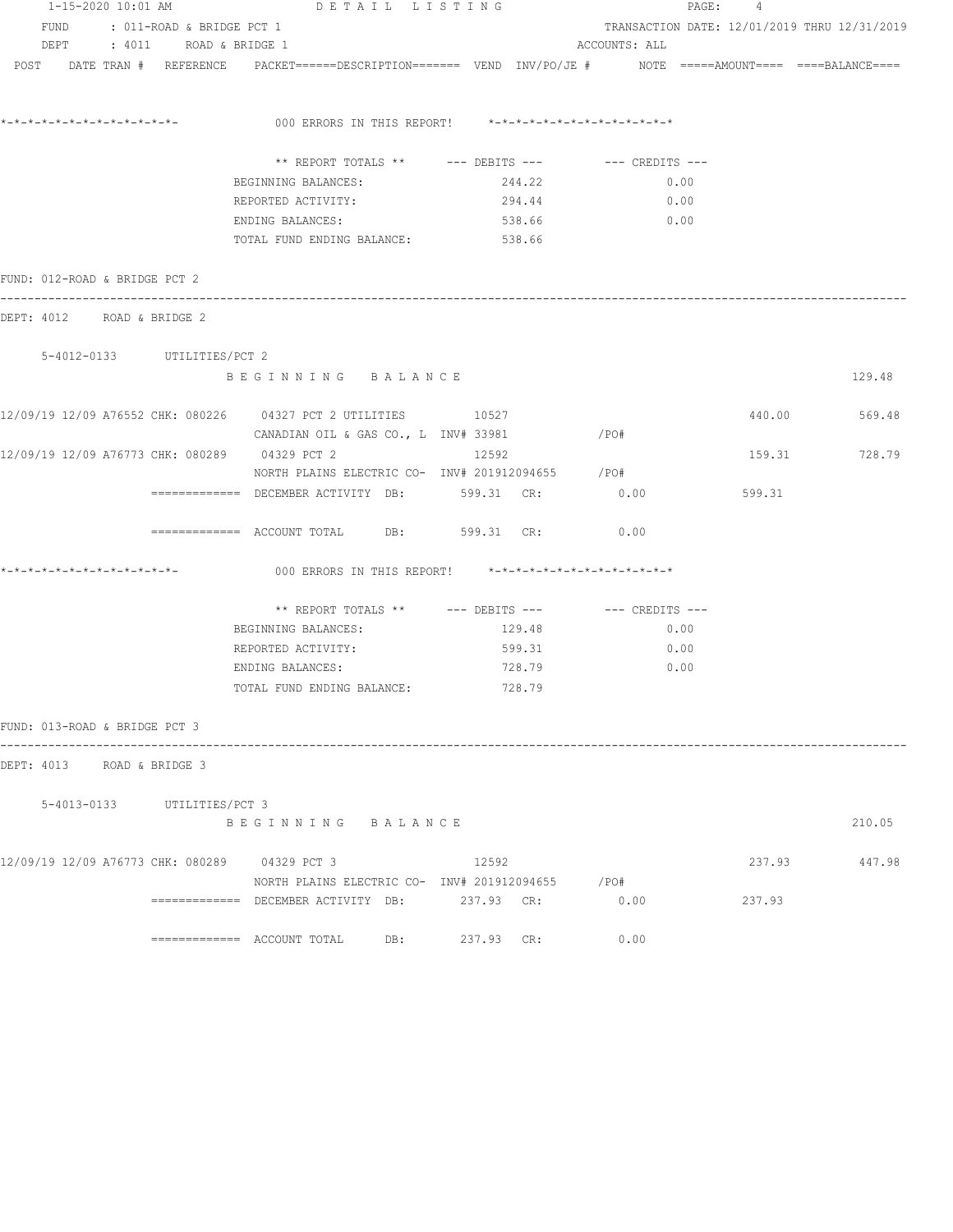| 1-15-2020 10:01 AM                                | DETAIL LISTING                                                                                                  |          |                                              | .5<br>PAGE: |                 |
|---------------------------------------------------|-----------------------------------------------------------------------------------------------------------------|----------|----------------------------------------------|-------------|-----------------|
| FUND : 013-ROAD & BRIDGE PCT 3                    |                                                                                                                 |          | TRANSACTION DATE: 12/01/2019 THRU 12/31/2019 |             |                 |
| DEPT : 4013 ROAD & BRIDGE 3                       |                                                                                                                 |          | ACCOUNTS: ALL                                |             |                 |
|                                                   | POST DATE TRAN # REFERENCE PACKET======DESCRIPTION======= VEND INV/PO/JE # NOTE =====AMOUNT==== ====BALANCE==== |          |                                              |             |                 |
|                                                   | 000 ERRORS IN THIS REPORT! *-*-*-*-*-*-*-*-*-*-*-*-*-*-                                                         |          |                                              |             |                 |
|                                                   | ** REPORT TOTALS ** --- DEBITS --- -- CREDITS ---                                                               |          |                                              |             |                 |
|                                                   | BEGINNING BALANCES:                                                                                             | 210.05   | 0.00                                         |             |                 |
|                                                   | REPORTED ACTIVITY:                                                                                              | 237.93   | 0.00                                         |             |                 |
|                                                   | ENDING BALANCES:                                                                                                | 447.98   | 0.00                                         |             |                 |
|                                                   | TOTAL FUND ENDING BALANCE:                                                                                      | 447.98   |                                              |             |                 |
| FUND: 014-ROAD & BRIDGE PCT 4                     |                                                                                                                 |          |                                              |             |                 |
| DEPT: 4014 ROAD & BRIDGE 4                        |                                                                                                                 |          |                                              |             |                 |
| 5-4014-0133 UTILITIES/PCT 4                       |                                                                                                                 |          |                                              |             |                 |
|                                                   | BEGINNING BALANCE                                                                                               |          |                                              |             | 294.12          |
|                                                   |                                                                                                                 |          |                                              |             | 580.80 874.92   |
|                                                   | CANADIAN OIL & GAS CO., L INV# 34107 / PO#                                                                      |          |                                              |             |                 |
| 12/09/19 12/09 A76773 CHK: 080289     04329 PCT 4 |                                                                                                                 | 12592    |                                              |             | 295.67 1,170.59 |
|                                                   | NORTH PLAINS ELECTRIC CO- INV# 201912094655 / PO#                                                               |          |                                              |             |                 |
|                                                   | ============= DECEMBER ACTIVITY DB: 876.47 CR:                                                                  |          | 0.00                                         | 876.47      |                 |
|                                                   | $\overline{\phantom{1}}$ ============ ACCOUNT TOTAL DB: 876.47 CR:                                              |          | 0.00                                         |             |                 |
|                                                   | 000 ERRORS IN THIS REPORT! $*-*-*-*-*-*-*-*-*-*-*-*-*-*-*$                                                      |          |                                              |             |                 |
|                                                   | ** REPORT TOTALS ** $---$ DEBITS --- $---$ CREDITS ---                                                          |          |                                              |             |                 |
|                                                   | BEGINNING BALANCES: 294.12                                                                                      |          | 0.00                                         |             |                 |
|                                                   | REPORTED ACTIVITY: 876.47                                                                                       |          | $\sim 0.00$                                  |             |                 |
|                                                   | ENDING BALANCES:                                                                                                | 1,170.59 | $\sim$ 0.00                                  |             |                 |
|                                                   | TOTAL FUND ENDING BALANCE: 1,170.59                                                                             |          |                                              |             |                 |
| FUND: 016-CEMETERY                                |                                                                                                                 |          |                                              |             |                 |
| DEPT: 7016 CEMETERY                               |                                                                                                                 |          |                                              |             |                 |
|                                                   |                                                                                                                 |          |                                              |             |                 |

B E G I N N I N G B A L A N C E 0.00